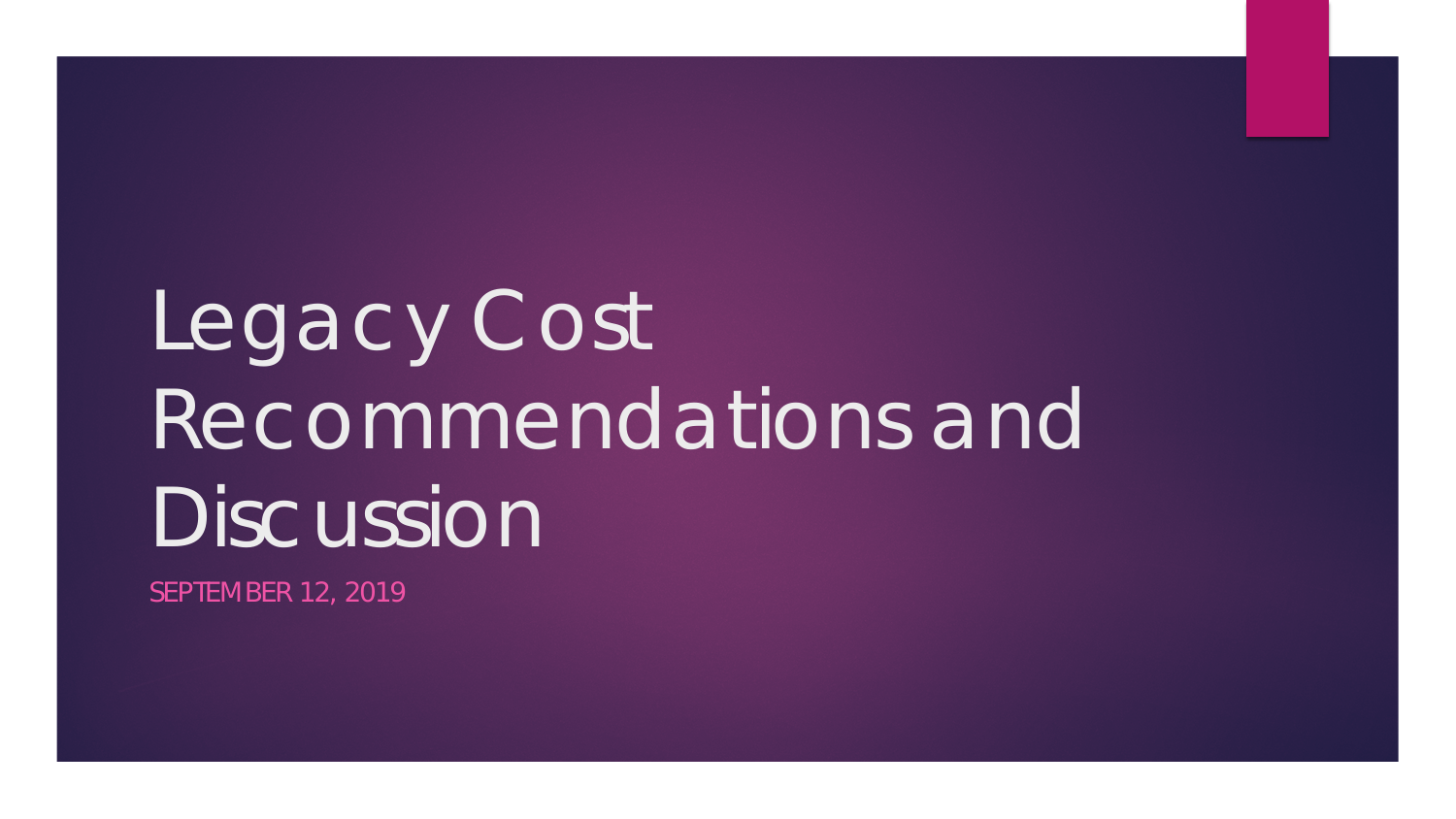#### AGENDA

- ▶ Introductions Mayor Behnke and City Manager Fleury
- Direction needed from Commission on both Recommendations (Y or N) and Points of Discussion (Y, N, or more information needed)
- Pension Recommendations and Points of Discussions City Manager Rebecca Fleury & Revenue Services Director Linda Morrison
- Other Post Employment Benefits (Retiree Health) Recommendations and Points of Discussions – Brandon Fournier, Shifman Fournier Law

Public Comment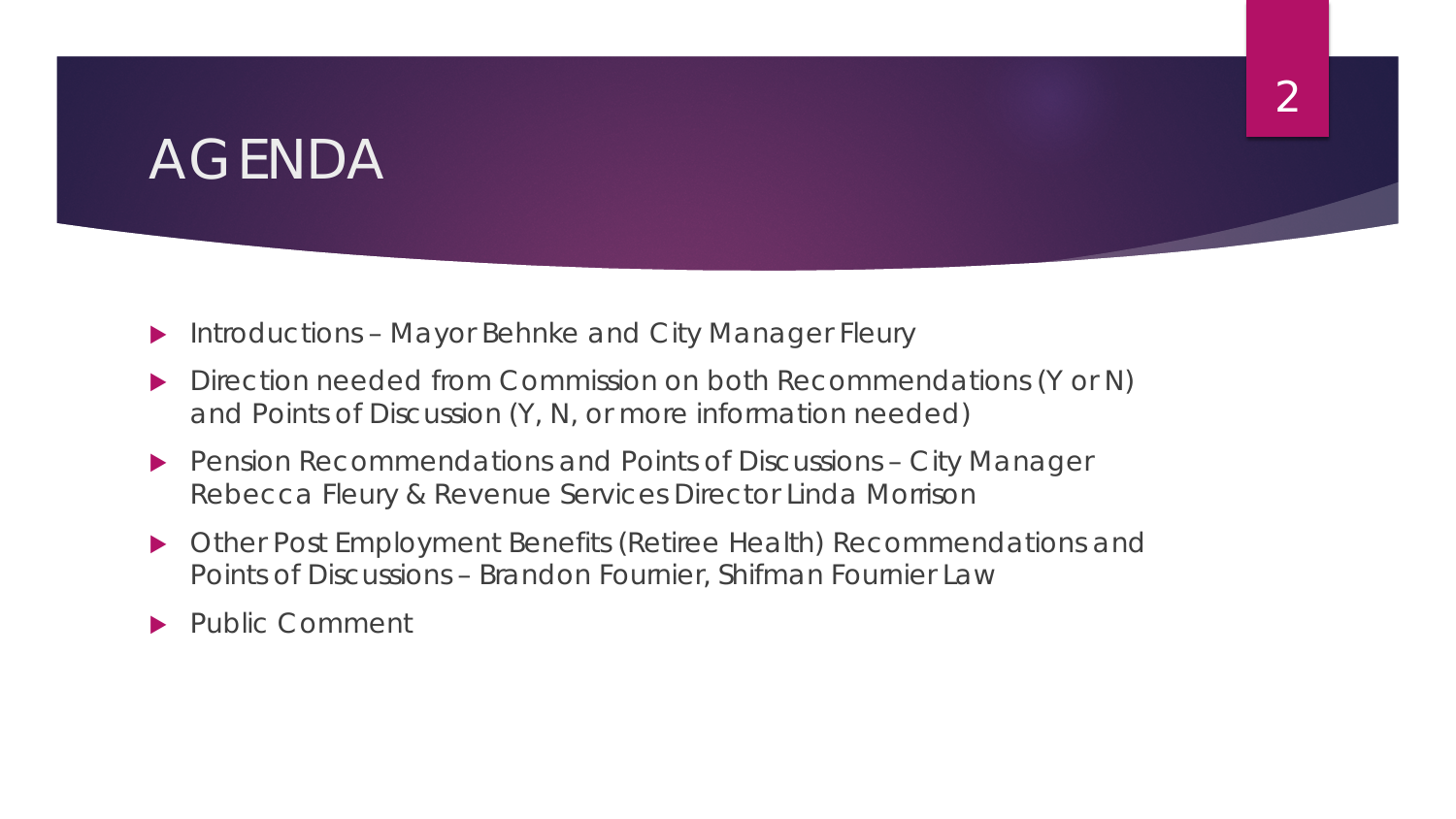#### Pensions

- **MERS Pension Recommendations**
- **MERS Pension Points of Discussion**
- Police & Fire Pension Recommendations
- Police & Fire Pension Points of Discussion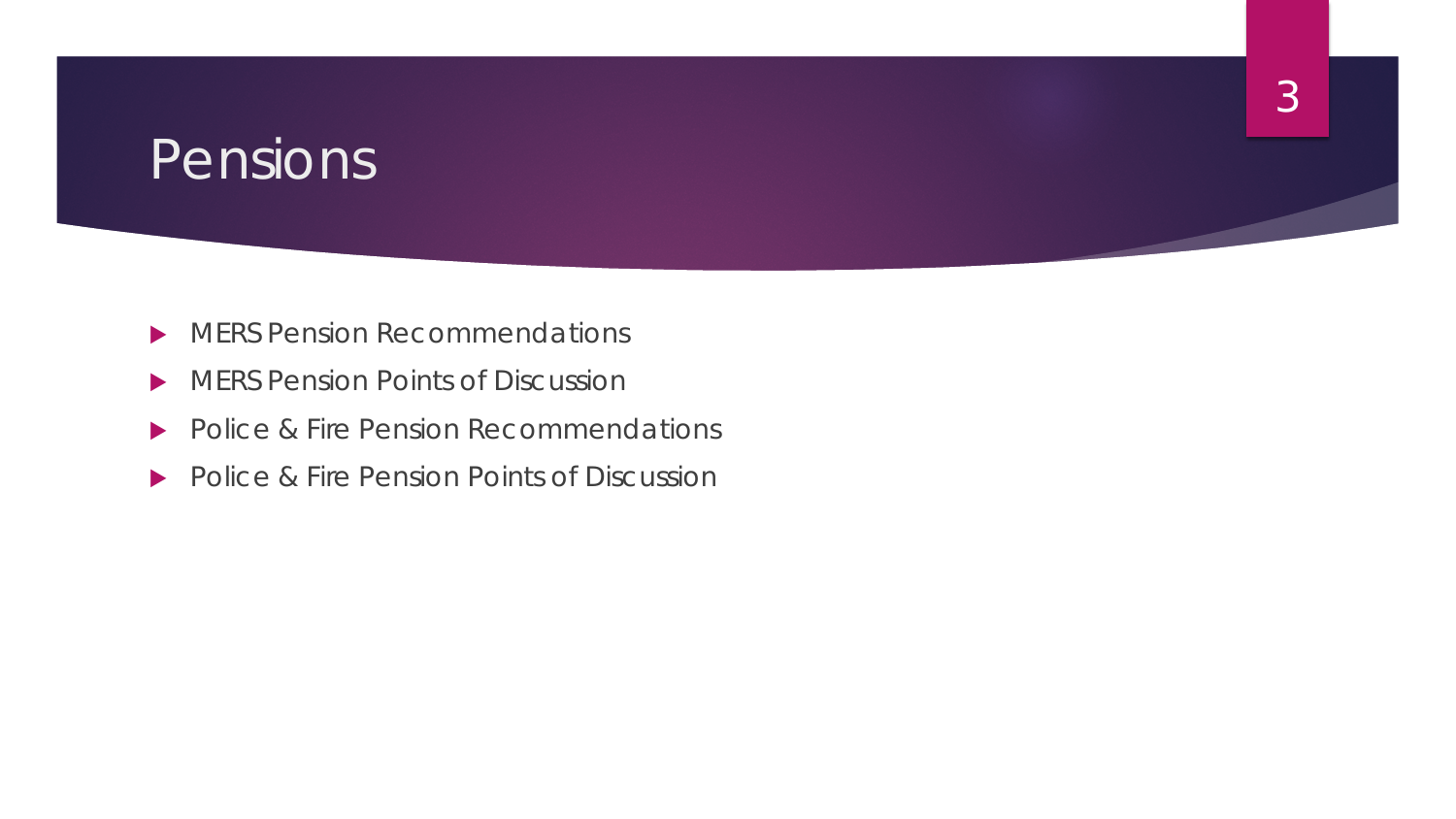## MERS Pension Recommendations from Legacy Cost Committee

- ▶ Continue the trend of increasing employee contributions to the pension plan (subject to collective bargaining) in accordance with Public Act 202 Correction Action Plan.
- ▶ Enact auto-enrollment for new hires in the City's 457 (ICMA-RC) defined contribution plan. Subject to collective bargaining and mandatory for non-represented employees.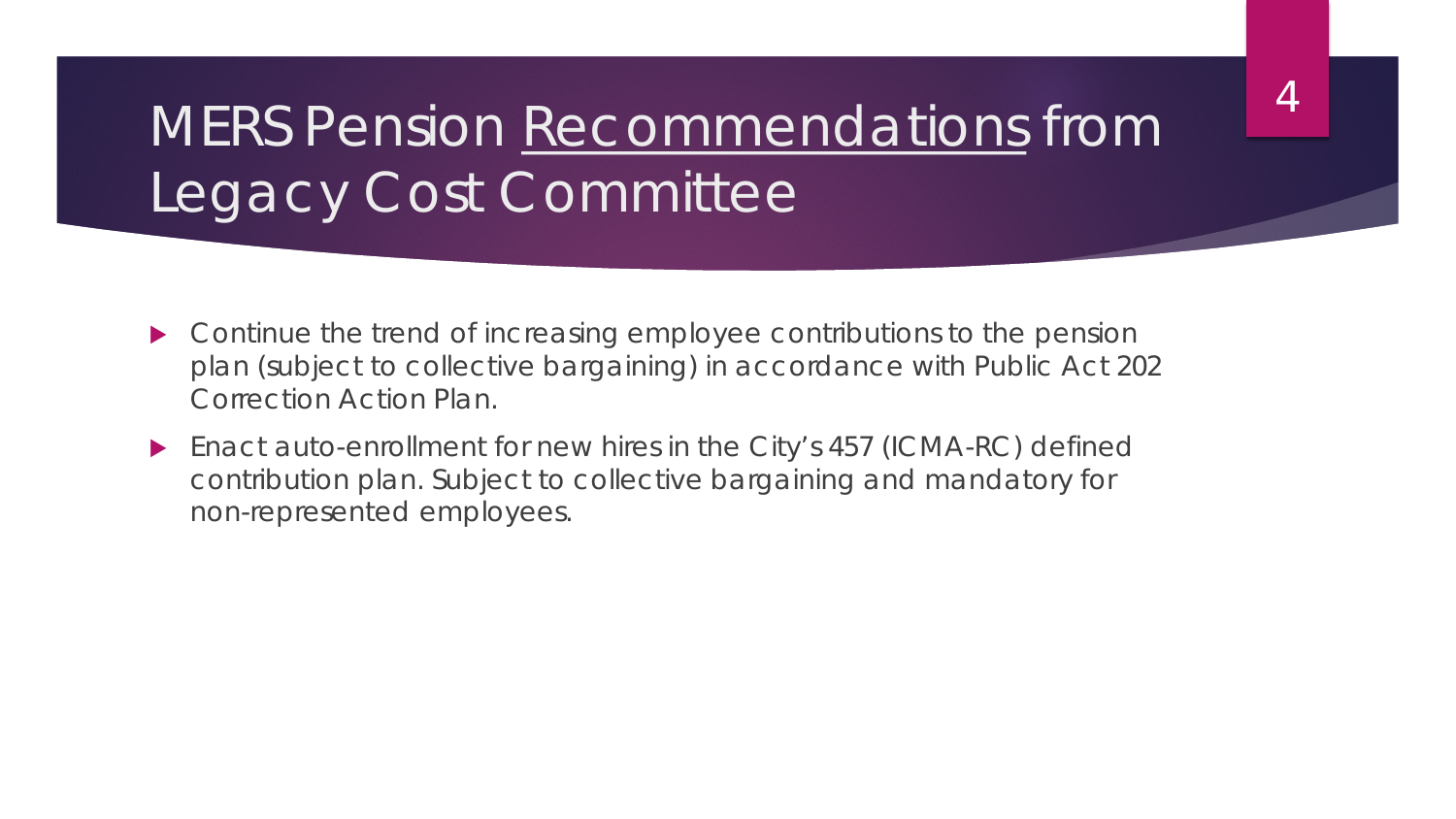## MERS Pension Recommendations from Legacy Cost Committee

- Eliminate the option to purchase service credit until the employee is within three years of retirement.
- **Implement Final Average Compensation (FAC) standards for non**represented employees that does not include longevity and education allowances in the calculation for anyone retiring after July 1, 2020.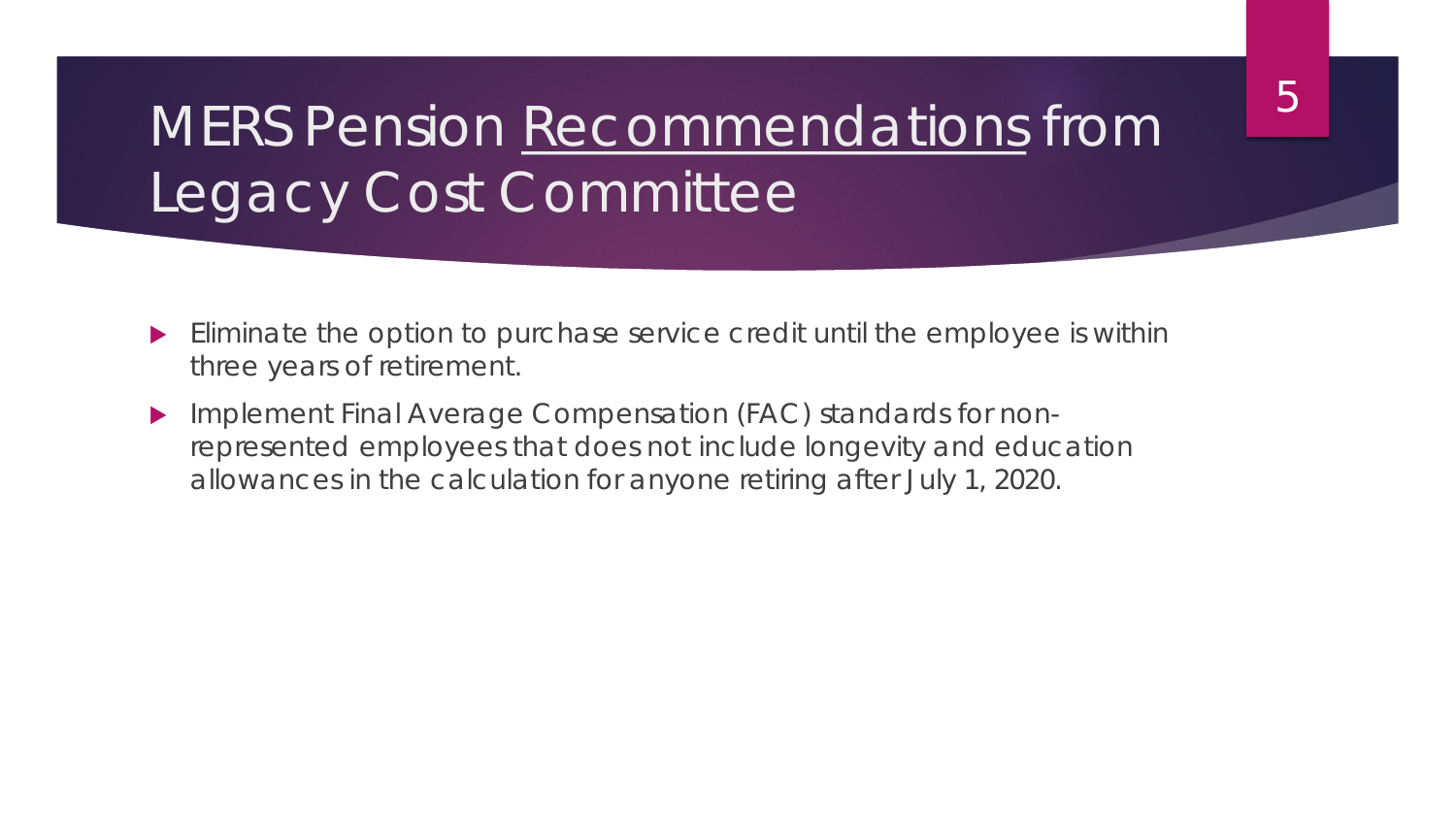## MERS Pension Points of Discussion

- ▶ Consider moving from the current defined benefit plan for nonrepresented employees to a hybrid for new hires. There may be an option, depending on the funding requirements, to allow active non-represented employees to be given a one-time option to convert to this hybrid plan.
- Alternately, consider a bridged benefit using a frozen final average compensation (FAC) for non-represented employees. Bridging benefits reduces the benefit multiplier for existing employees on a going-forward basis while leaving earned benefits unchanged. The multiplier for nonrepresented employees currently is 2.5%, and the recommended multiplier could range between 1.5% and 2.25%. Consider 2% as a mid-ground alternative with a frozen FAC date of 7/1/20.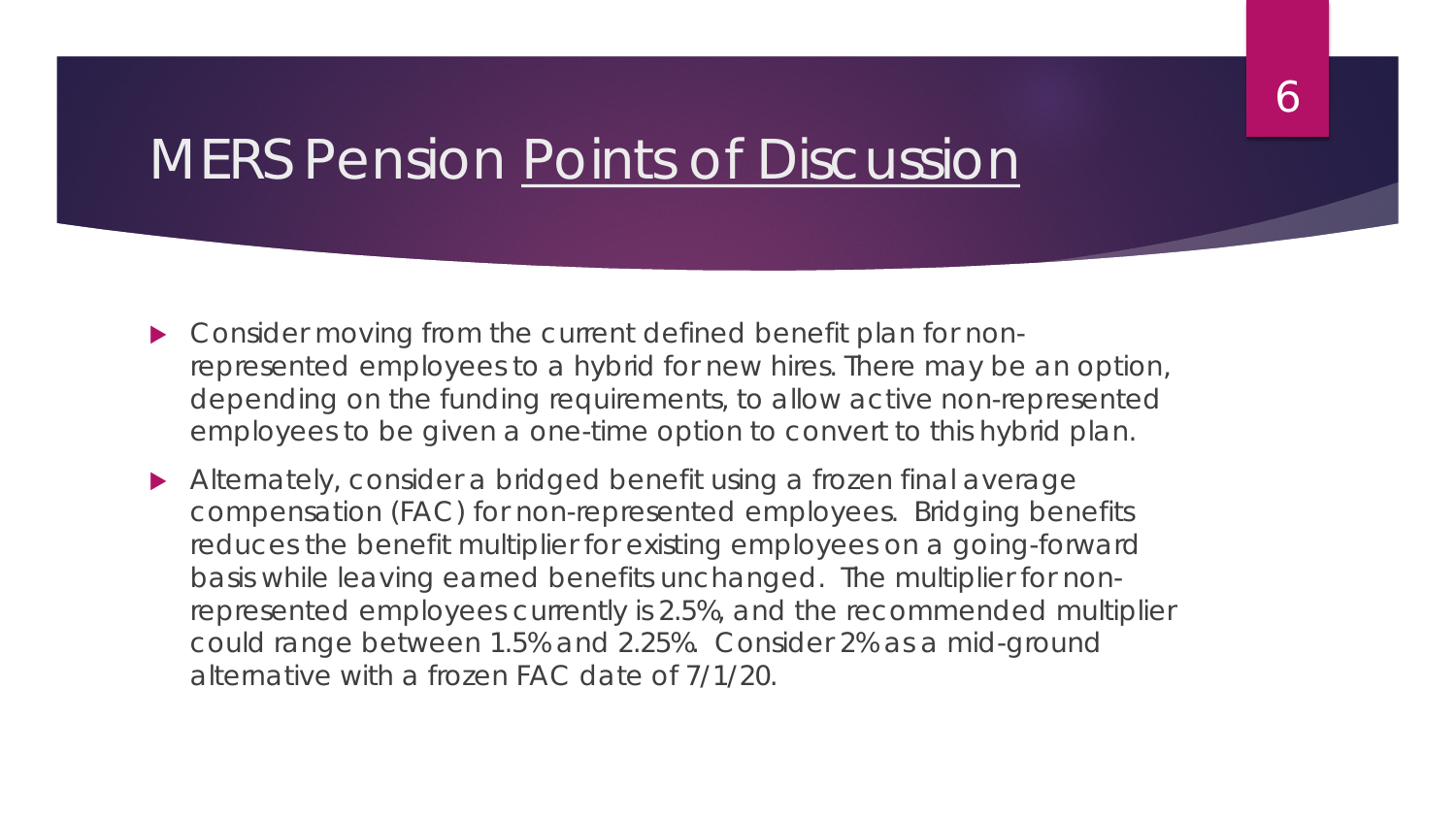## MERS Pension Points of Discussion

- Consider a sunset of the service credit purchase option. (Recommendation was to limit to last three years)
- Consider replacing the defined benefit pension plan for current and future employees with a defined contribution plan (subject to collective bargaining).

7

 Consider elimination of the defined benefit pension plan for current and future employees (subject to collective bargaining).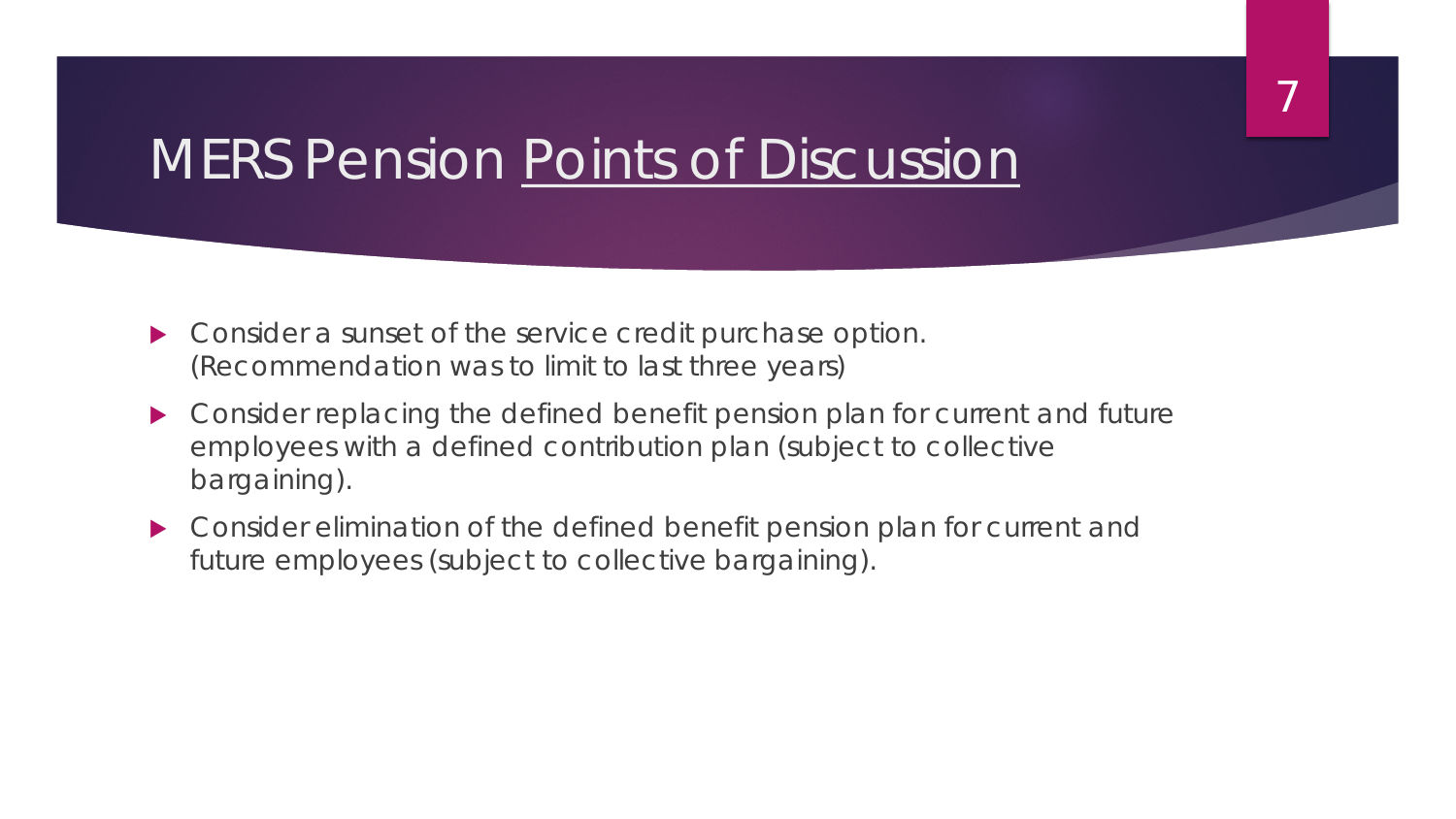## Police & Fire Pension Recommendations

▶ Continue the trend of increasing employee contributions to the pension plan (subject to collective bargaining) and in accordance with Public Act 202 Corrective Action Plan.

8

**Presently the Collective Bargaining Agreement with the firefighters** provides for the inclusion of various special pays in order to calculate an employees' Final Average Compensation. It is our recommendation that these be eliminated or reduced in scope moving forward. This would have to be negotiated with both of the fire bargaining units.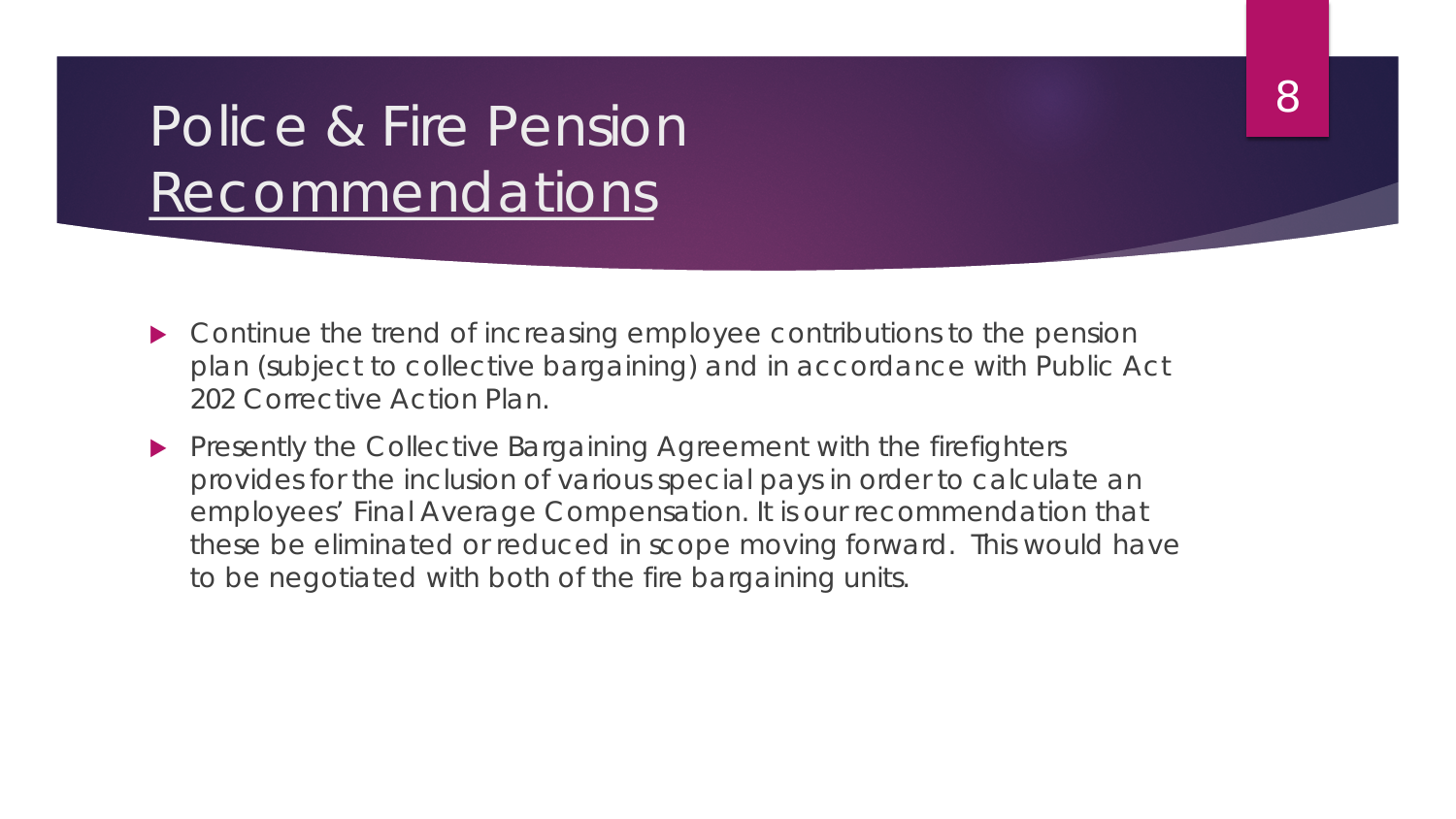## Police & Fire Pension Recommendations

- ▶ When Act345 participants are approved by the City Commission to purchase service credit, it is recommended the employer's portion be paid at the same time as the employee's portion. Currently the practice is to roll the employer portion into the actuarially calculated amortization payment, which increases the current liability and future required payments. This recommendation would be accomplished by including prior year military purchase employer costs in the new year millage rate calculation beginning with the rate effective July 1, 2020.
- Enact auto-enrollment for new hires in the City's 457 (ICMA-RC) defined contribution plan. Subject to collective bargaining.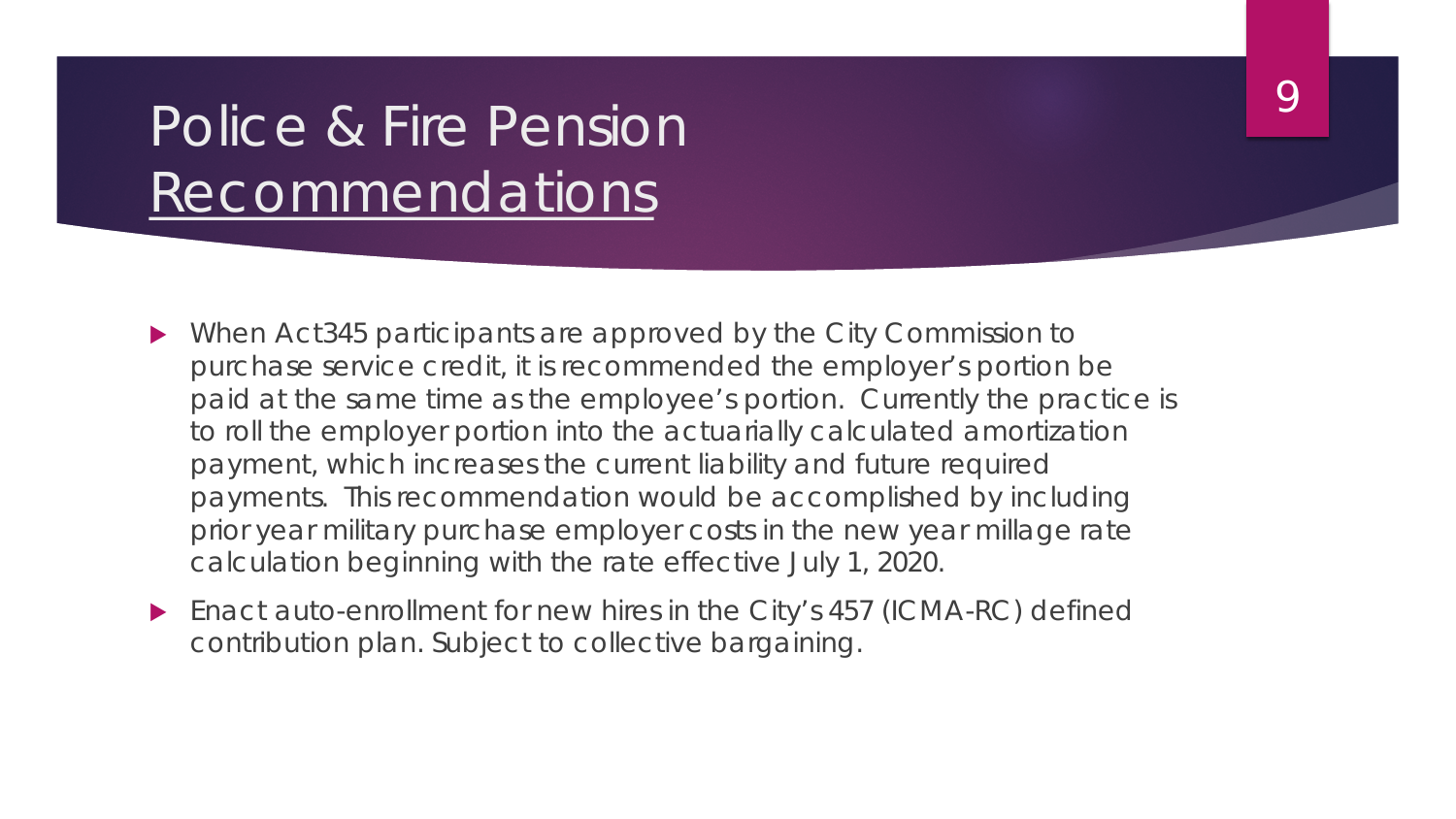## Police & Fire Pension Points of **Discussion**

▶ The City should consider in engaging in negotiations with the respective labor unions to reduce the pension benefit multiplier from the current 3.0% to 2.75%, or another reduced amount. This can be accomplished through the utilization of a "bridge" multiplier. This could occur prior to the attainment of the twenty-fifth year of service. Under such a system, a pension is calculated under the old pension multiplier for the years of service that was in effect prior to the change and the reduced multiplier takes affect from the negotiated date.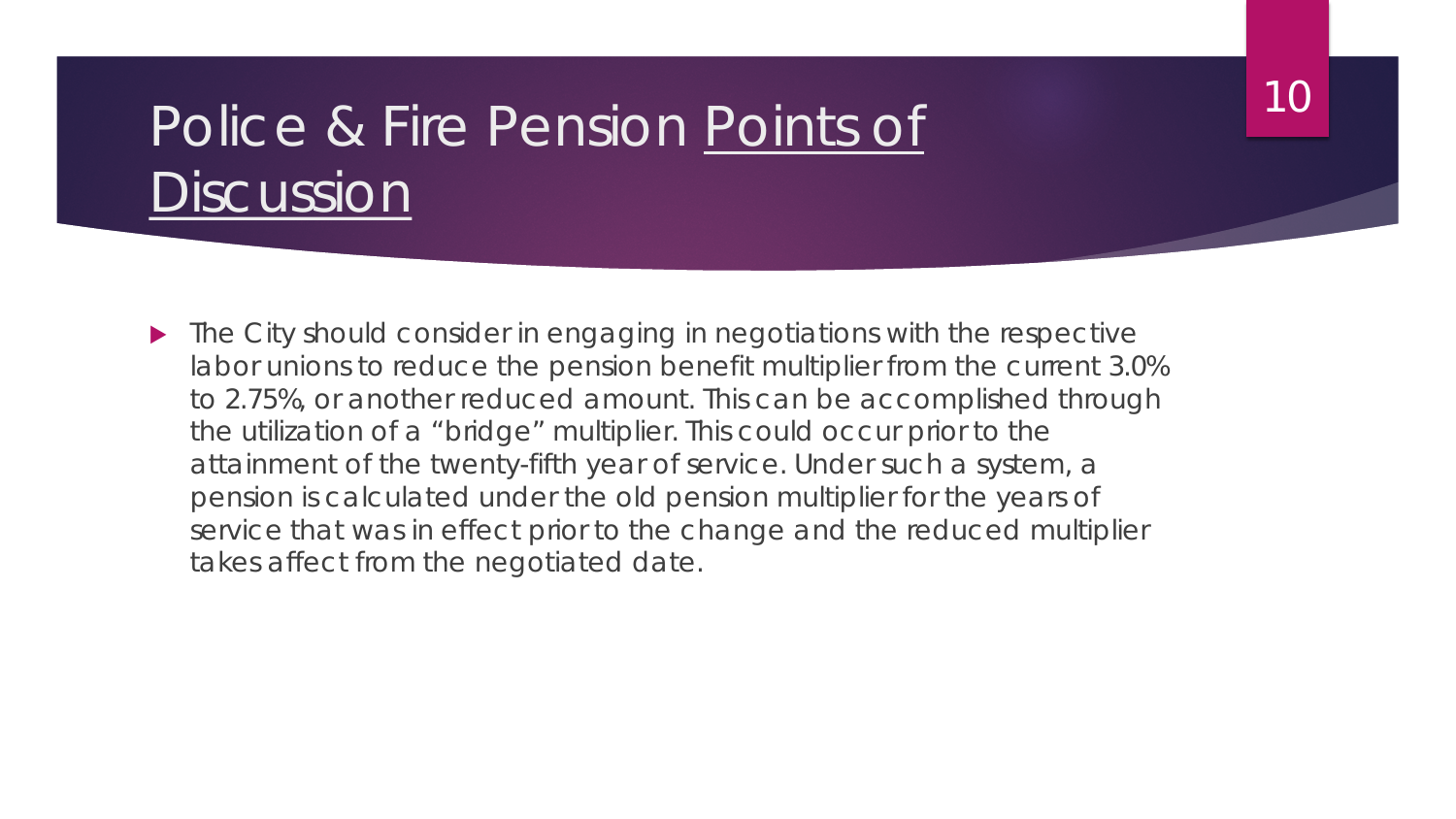## Police & Fire Pension Points of **Discussion**

▶ The City has in place an 80%-75% maximum benefit of FAC. However, under this system as wages grow, the maximum also grows. The City could benefit from fixed dollar pension limitations which is generally referred to as a Hard Cap and example of \$40,000 per year. This will allow the City greater control over the retirement system and improve the funding levels over time, while also allowing for wage growth (subject to collective bargaining).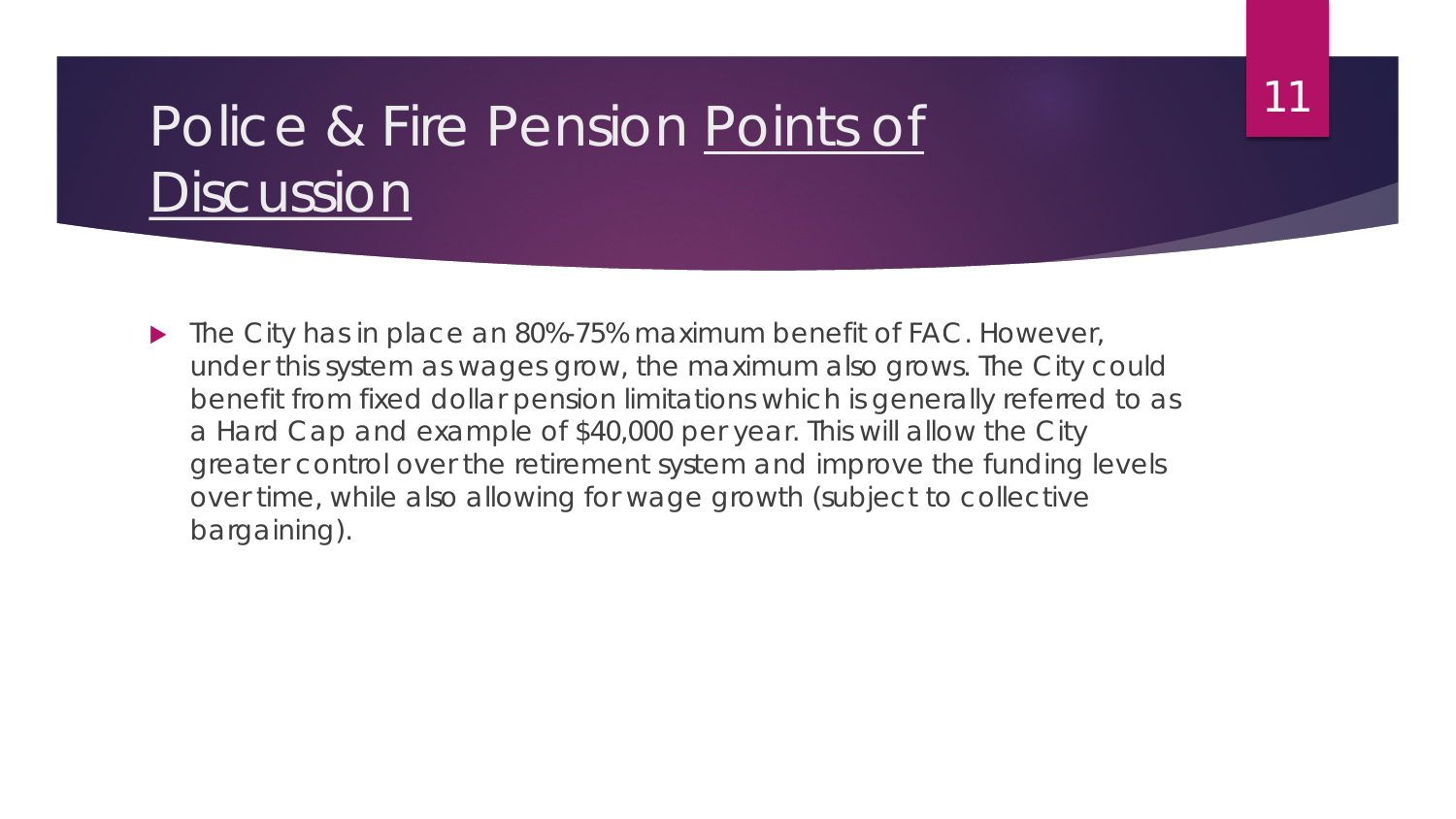## Police & Fire Pension Points of **Discussion**

▶ Consider replacing the defined benefit pension plan for current and future employees with a defined contribution plan (subject to collective bargaining).

12

 Consider elimination of the defined benefit pension plan for current and future employees (subject to collective bargaining).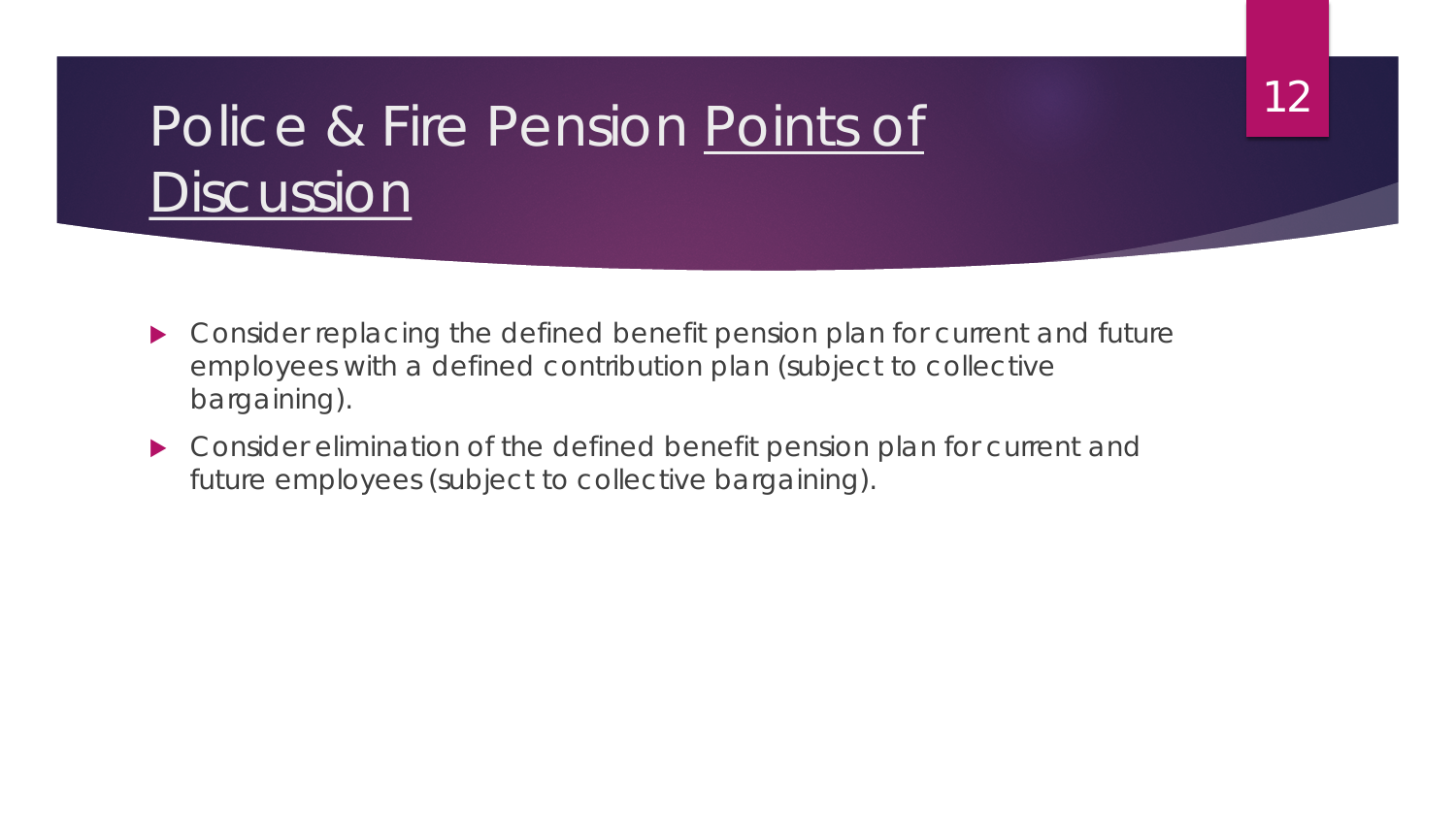## Other Post Employment Benefits (Retiree Health)

▶ Can a public sector employer modify retiree health care benefits?

- M & G Polymers USA, LLC v. Tackett
- County of Macomb v. Kendzierski
- ▶ OPEB(Retiree Health) Recommendations
- ▶ OPEB (Retiree Health) Points of Discussion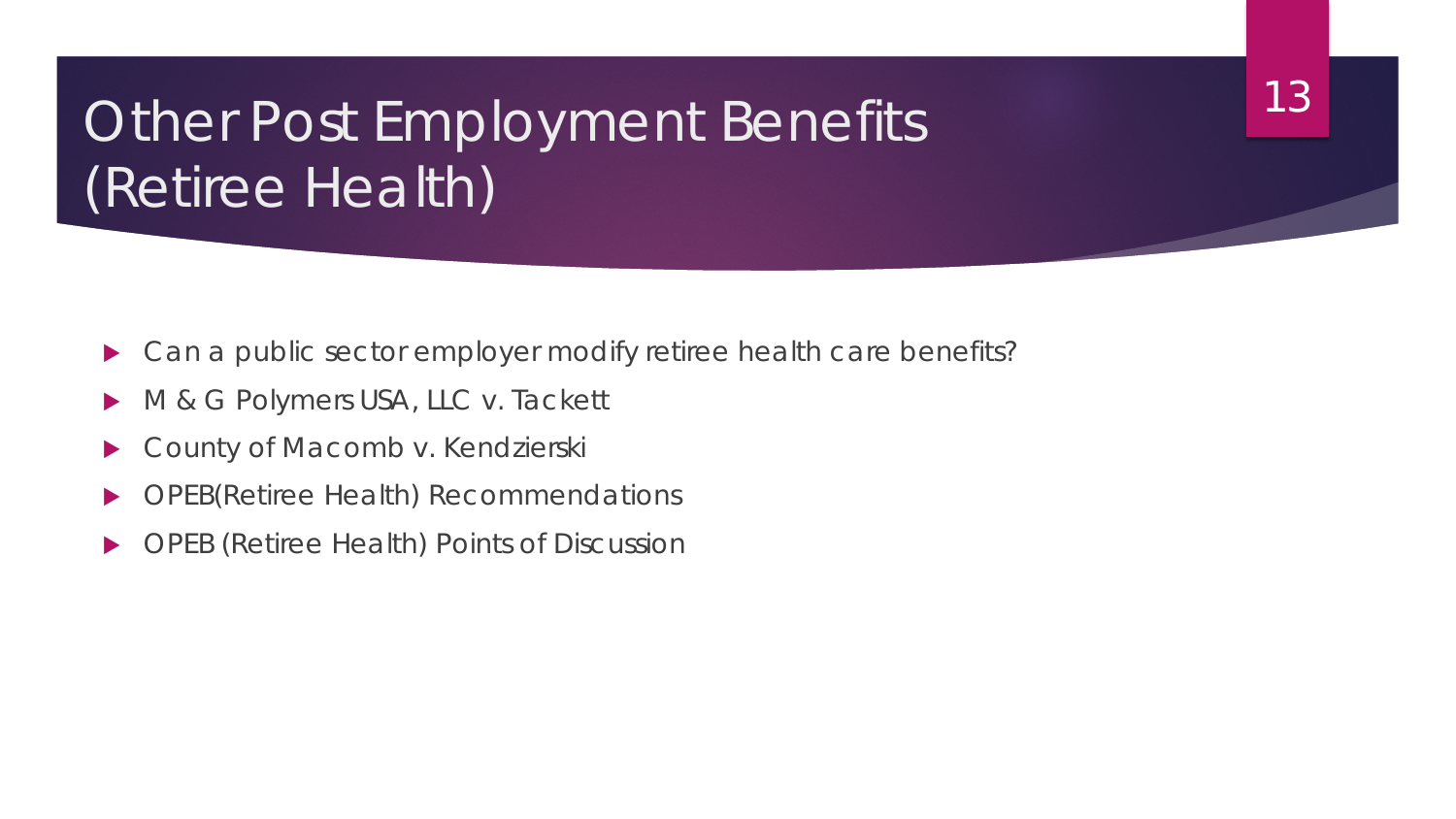## Other Post Employment Benefits (Retiree Health)

#### Can a public sector employer modify retiree health care benefit's?

- A question of contract law:
- In Studier v Michigan Public School Employees' Retirement Bd, 472 Mich 642, 653-659; 698 NW2d 350 (2005), the Michigan Supreme Court held that health and welfare benefits are not "accrued financial benefits" within the meaning of Article 9 §24 of the Michigan Constitution of 1963.
- $\blacktriangleright$  The extent to which that benefit (or the mechanism for providing it) may be modified from time to time, depends upon the specific language used by the parties.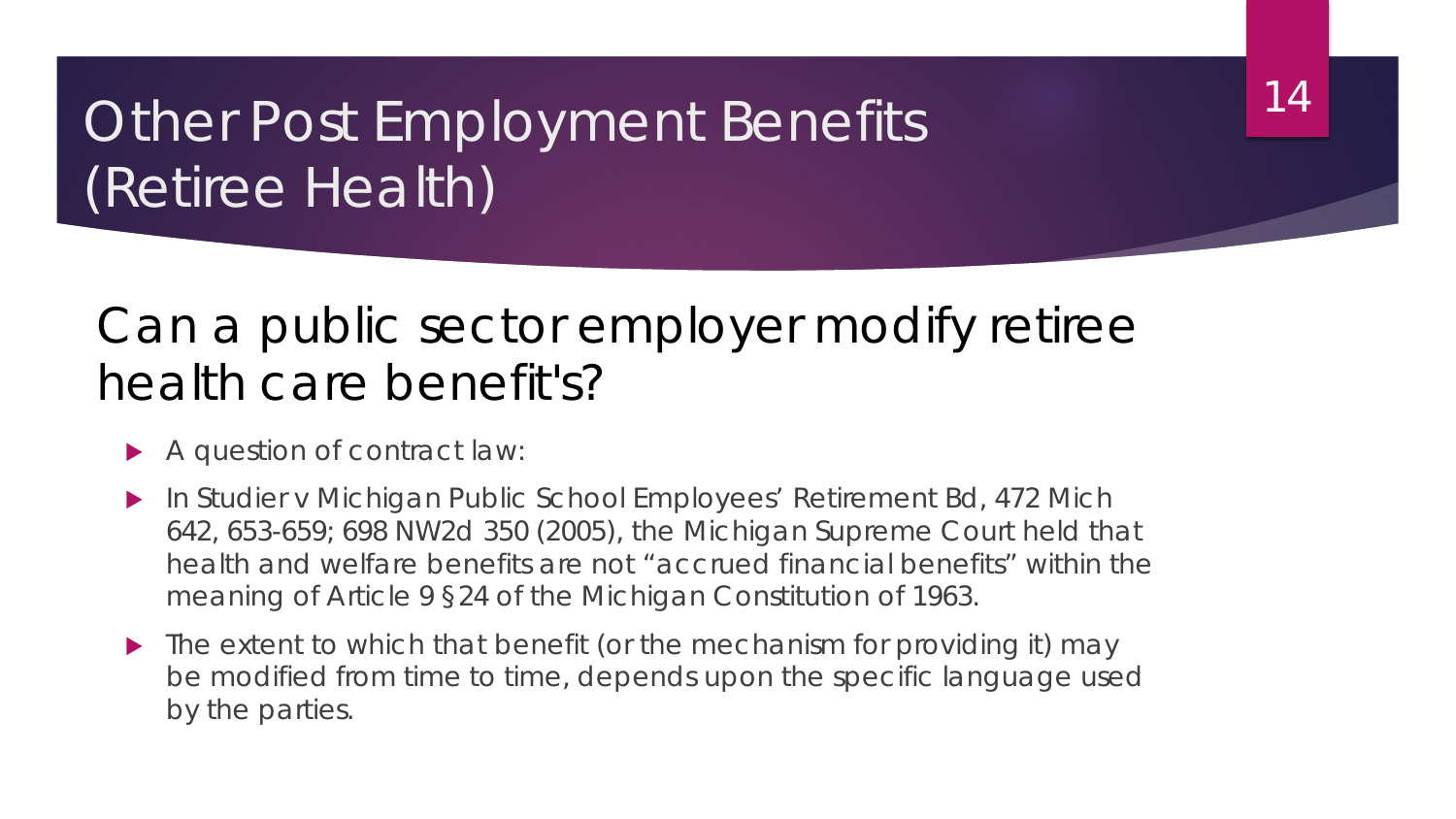## **Other Post Employment Benefits** (Retiree Health)

#### M & G Polymers USA, LLC v. Tackett

Addressing the length of time to which specific health insurance benefits were intended to be provided to retired employees.

- ▶ The Court held in a unanimous opinion that "a collective bargaining agreement may provide in explicit terms that certain benefits continue after expiration." But when a contract is silent as to the duration of retiree benefits, a court may not infer that the parties intend those benefits to vest for life."
- Overturned a generation of previous 6th Circuit precedent which had established a presumption of lifetime vested health insurance benefits. In Tackett, the Court rejected that presumption holding "when a contract is silent as to the duration of retiree benefits, a court may not infer that the parties intended those benefits to vest for life." 135 S Ct at 935.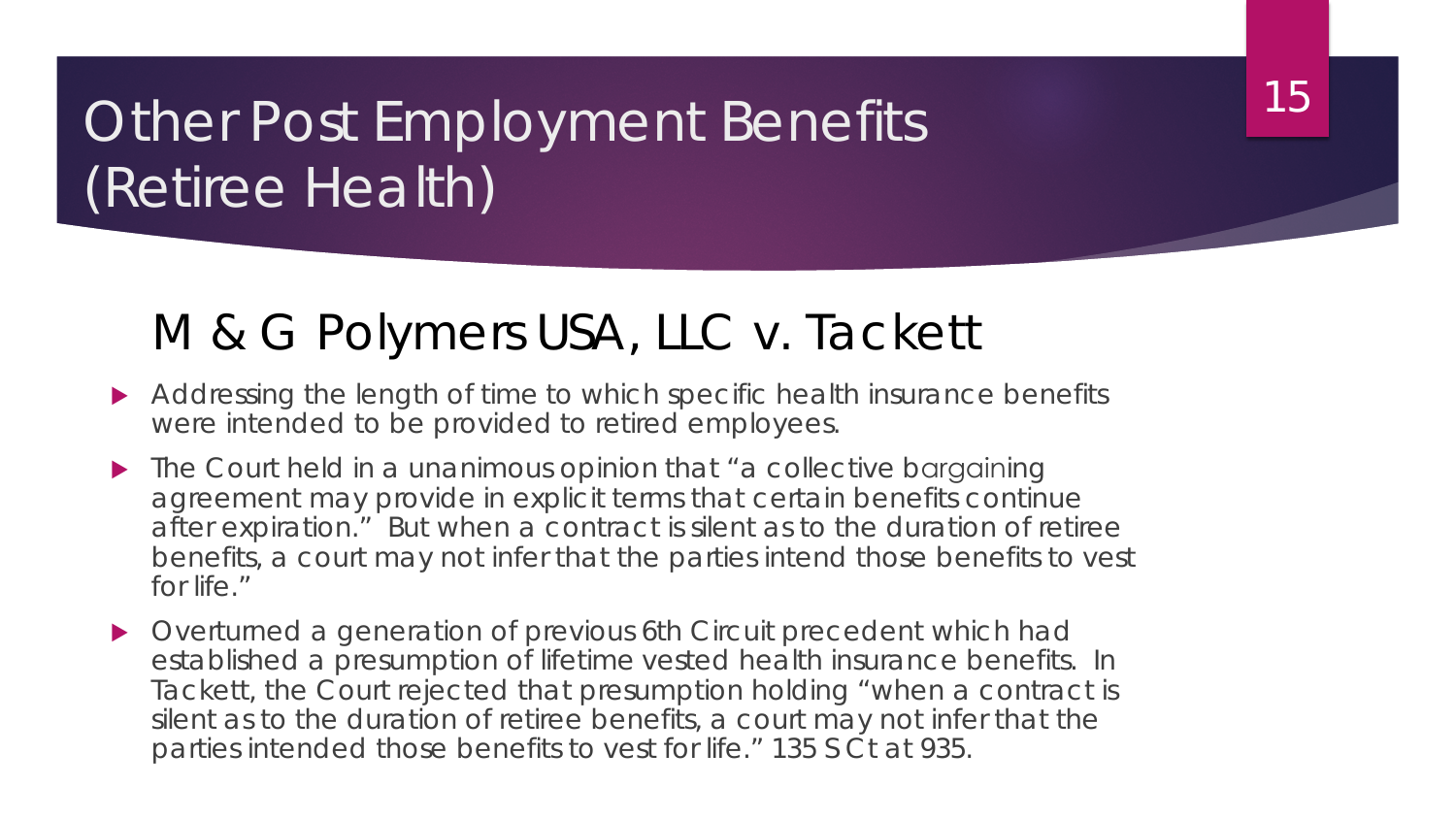## Other Post Employment Benefits (Retiree Health)

#### County of Macomb v. Kendzierski

▶ The CBAs contain a general three-year durational clause, and no provision specifics that the benefits in dispute are subject to any different duration. If the parties meant to vest healthcare benefits for life, they easily could have said so in the CBAs, but they did not."

16

▶ The Court further reasoned that this decision is also consistent with Tackett, which held that "contractual obligations will cease, in the ordinary course, upon termination of the bargaining agreement" (Tackett), holding that "Because the CBAS at issue here do not indicate that the provided benefits are to continue after the agreement's expiration, this Court will not infer that the parties intended those benefits to vest for life. Instead, we hold that the contractual obligations provided therein expired with the CBA's expired.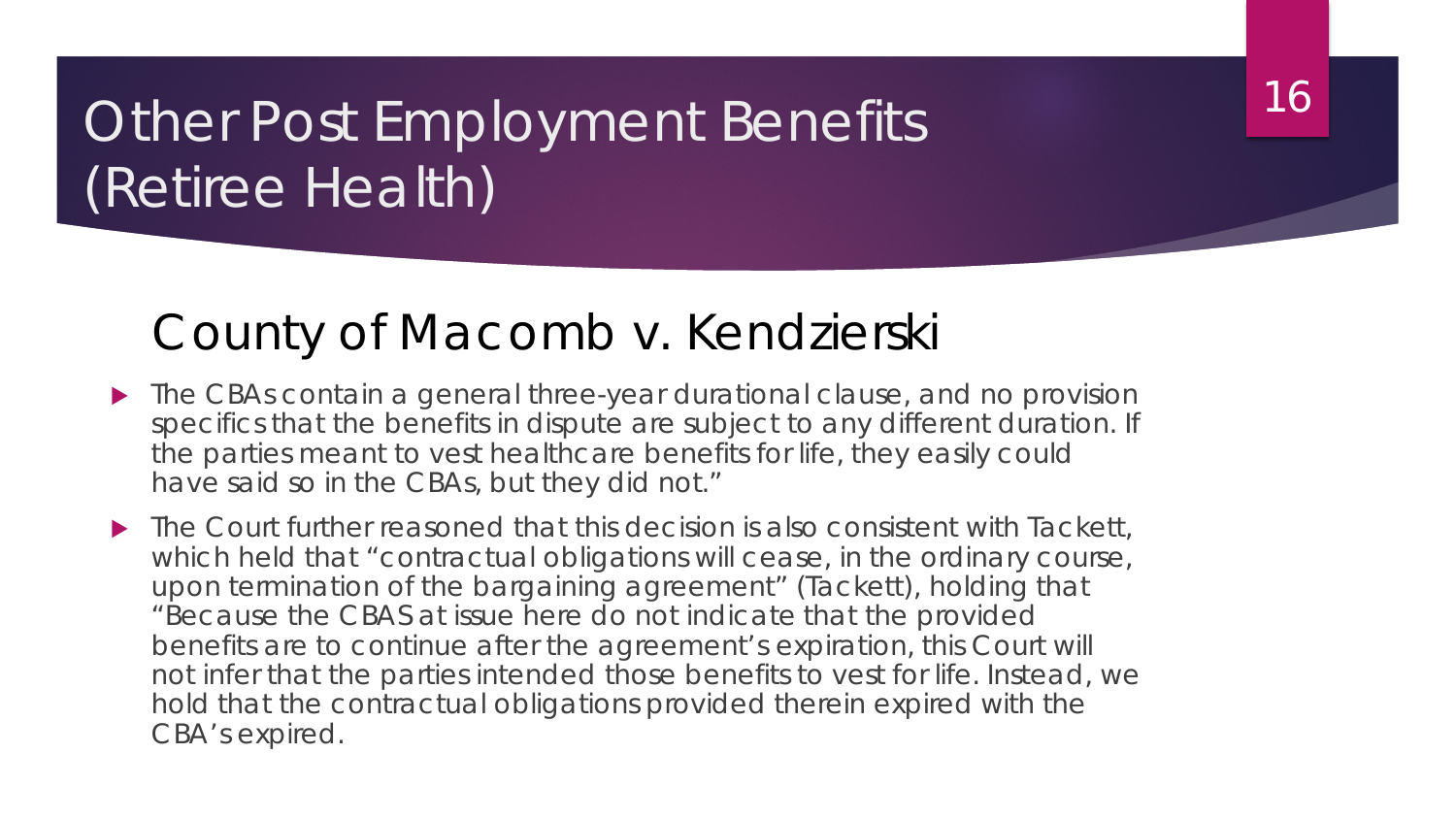17

## Other Post Employment Benefits (Retiree Health) Recommendations

- Establish a qualified medical trust for funding the non-police & fire pay-asyou-go stipends (Police and Fire currently have trusts created and held at MERS). This trust would be designated for non-police & fire retirement health system funding.
- Require retirees to use health plans of current employers if available, and spouses to utilize benefits from their employer, if available. Require an annual statement from City-plan participants that they do not have those plans/benefits available. This would be effective with the open enrollment for calendar year 2020.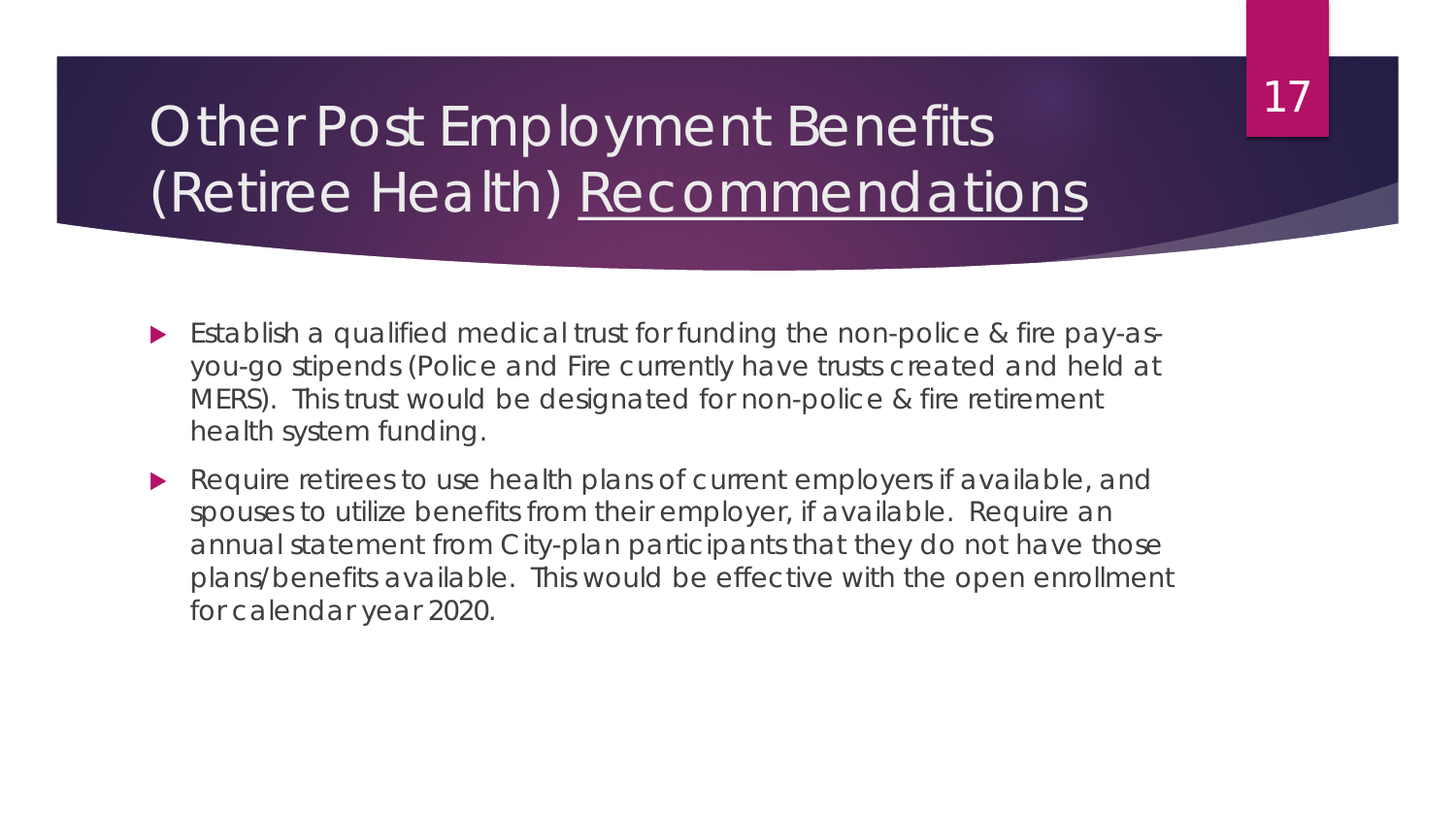## Other Post Employment Benefits (Retiree Health) Recommendations

- Examine the opportunity of the MERS Exchange (or other health care exchange) for retiree health care offerings to facilitate the elimination of the ability for retirees to purchase health insurance from the City.
- The only group for which new hires are eligible for a stipend towards retiree health insurance is the non-represented group. Eliminate this benefit for new hires on or after 1/1/20.
- Under the present Collective Bargaining Agreements, members of the fire union who were hired prior to May 14, 2007 and retire after July 1, 2004 are eligible for full retirement health care. The recommendation is for further conversations to address the plans that are offered to this group in retirement.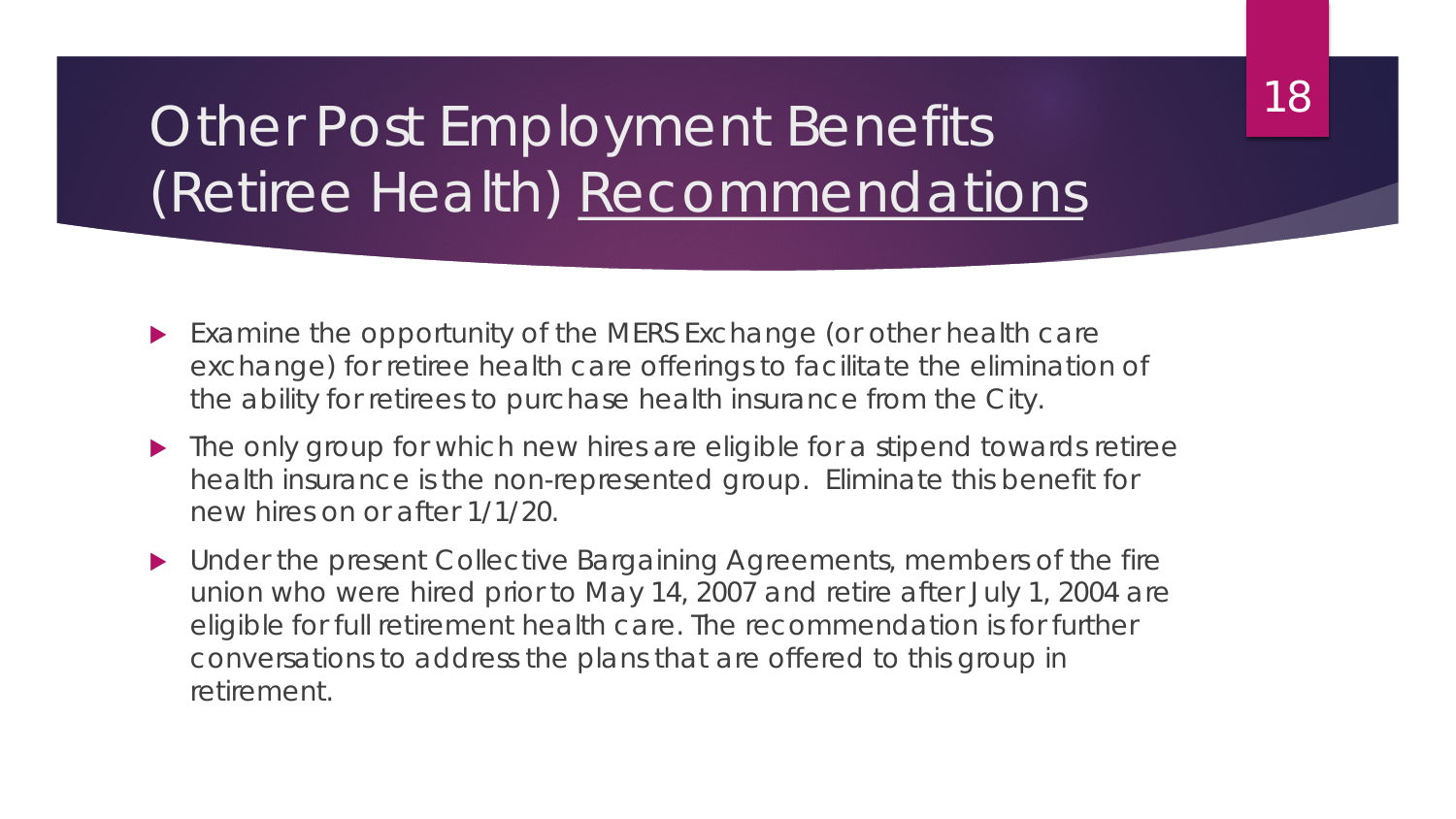## Other Post Employment Benefits (Retiree Health) Recommendations

Presently, there is a single group of firefighter retirees who are eligible to receive fully paid medical benefits. Under the terms of the Collective Bargaining Agreement with the firefighters Union, employees hired "on or before the date of the 2007 Act 312 Award (May 14, 2007) and who retired on or after July 1, 2004, with a pension benefit immediately payable, shall receive the same health insurance benefits as set forth in the collective bargaining agreement for current, active employees". This clause provides for the right of the City to provide the retirees with benefits equal to the active work force. As a result, the City should eliminate the CB PPO 2 plan based upon the high level of cost.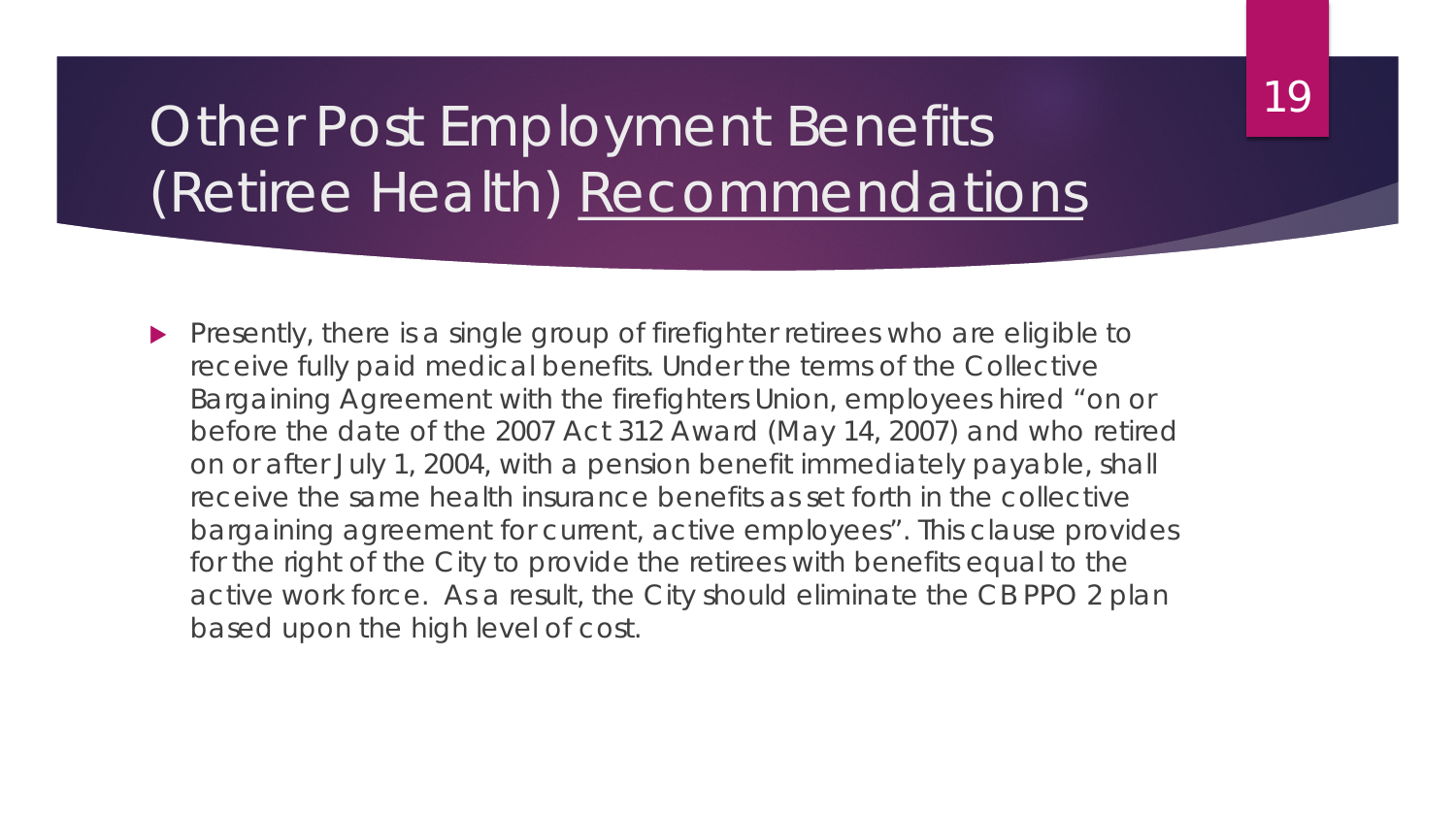## Other Post Employment Benefits (Retiree Health) Points of Discussion

▶ The City should consider a phase out of health insurance stipends for all non-police & fire retirees. Effective January 1, 2020, consider reducing the \$200 stipend to \$150; effective January 1, 2021 reducing to \$100; effective January 1, 2022 reducing to \$50, with \$0 stipend effective January 1, 2023.

20

• Under the terms of the 401(h) program, police and fire retirees receive a subsidy for benefits received which are based upon age and retirement income eligibility. This program again offers employees the opportunity to purchase insurance through the City causing an unnecessary underwriting cost and increase in the City's OPEB liability. The City could offer to continue the subsidy program but direct retirees to purchase Medicare supplemental insurance in the market place.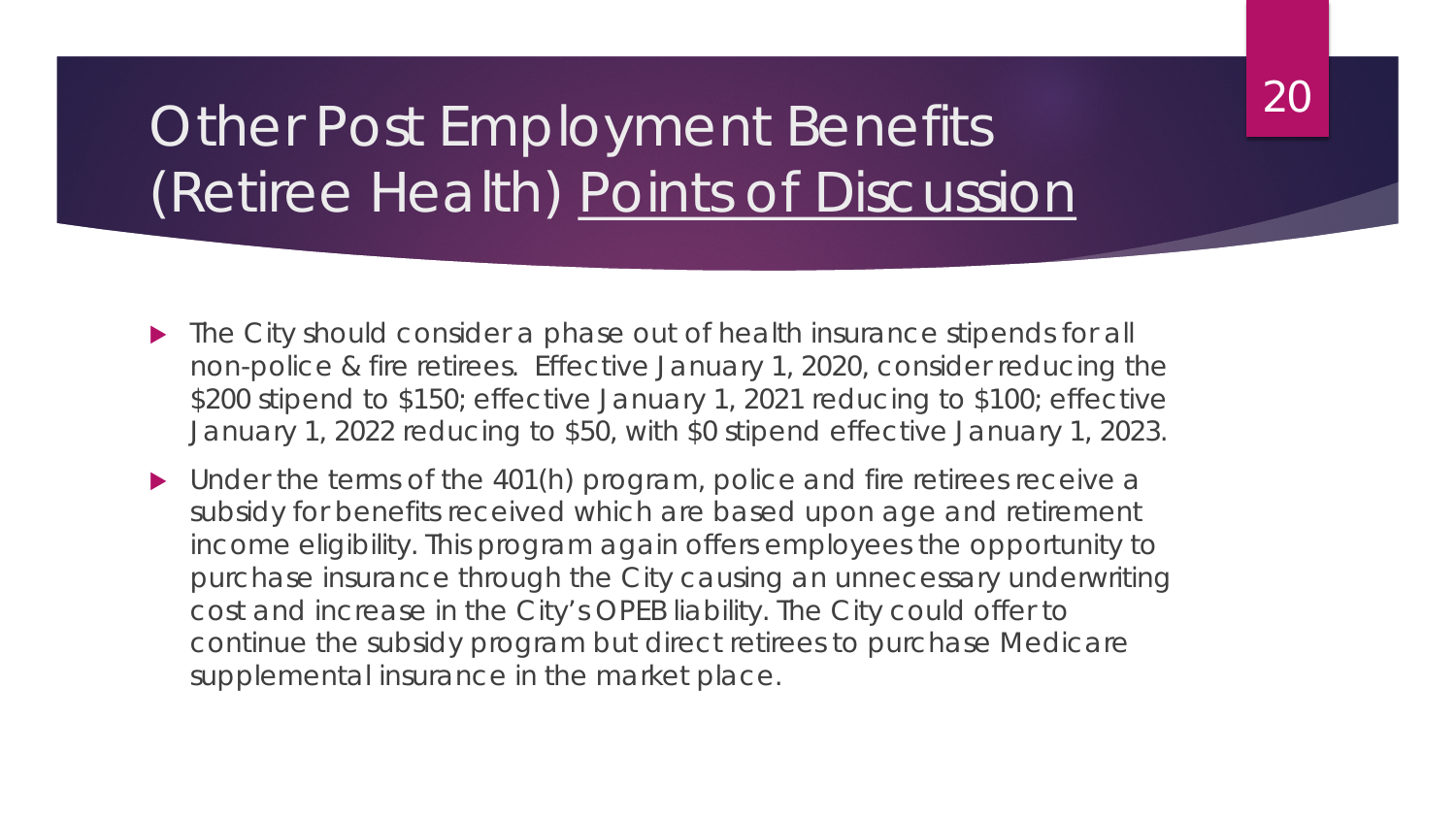## Other Post Employment Benefits (Retiree Health) Points of Discussion

- ▶ Consider a buy-out program for participants in the 401(h) system by offering retirees a one-time payment for the value of their present and future healthcare benefit. This program may be considered an allowable expenditure for the use of ACT 345 revenue in this manner; however, the City should discuss this issue with the retirement system's attorney.
- ▶ The City could also consider buying out non-Act-345 retirees who receive a subsidy from the City of Battle Creek, who are greater than age 65.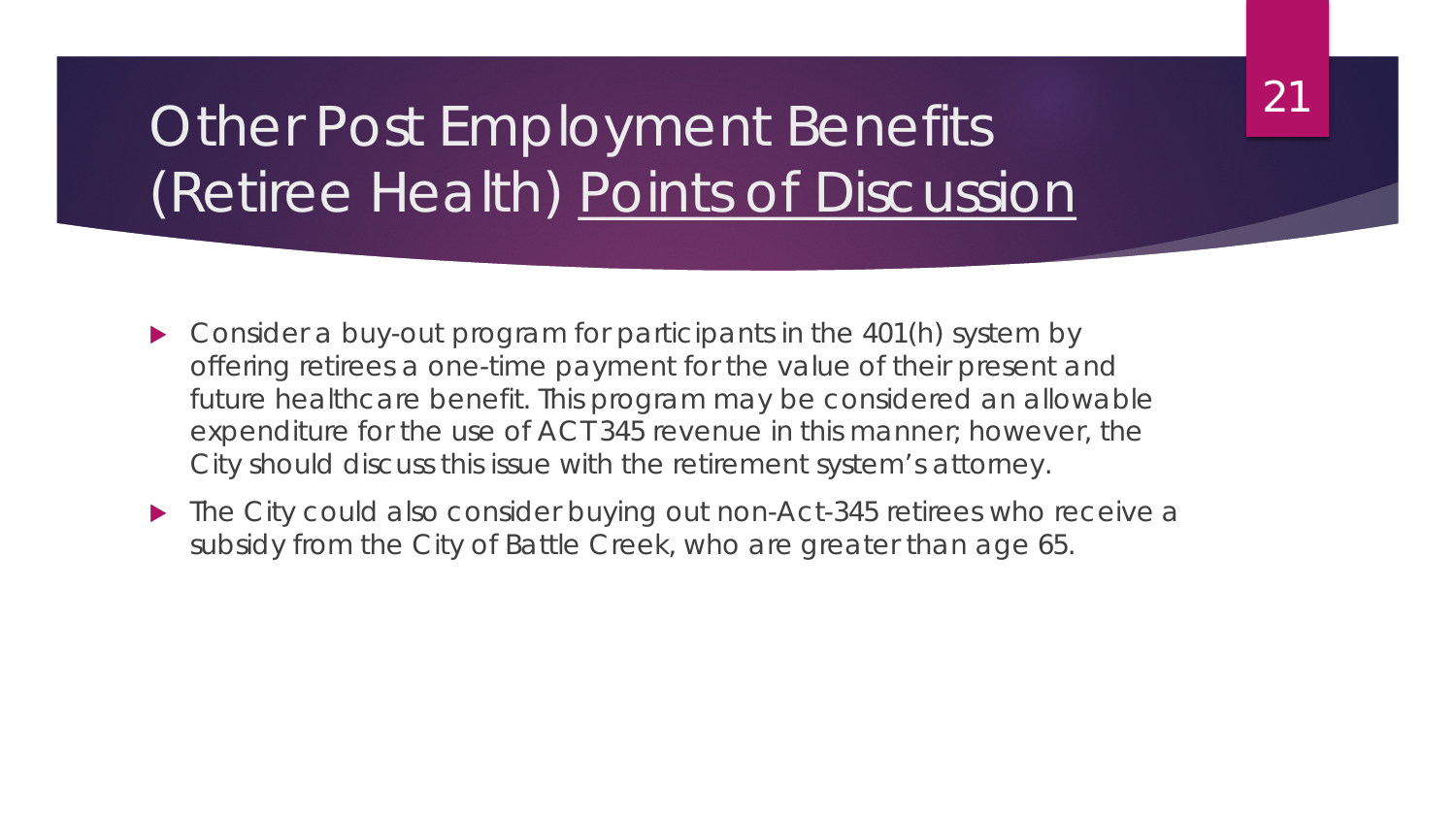## Other Post Employment Benefits (Retiree Health) Points of Discussion

 $\blacktriangleright$  It is strongly recommended that the City consider the advantage of no longer offering employees the ability to buy insurance from the City and merely offer the contribution amounts. In addition to this consideration, the City could offer a cash buy-out program as to the continuing liability for providing defined amounts of retiree health care subsidy. A program such as this can be established in multiple ways and can include both retirees and active employees.